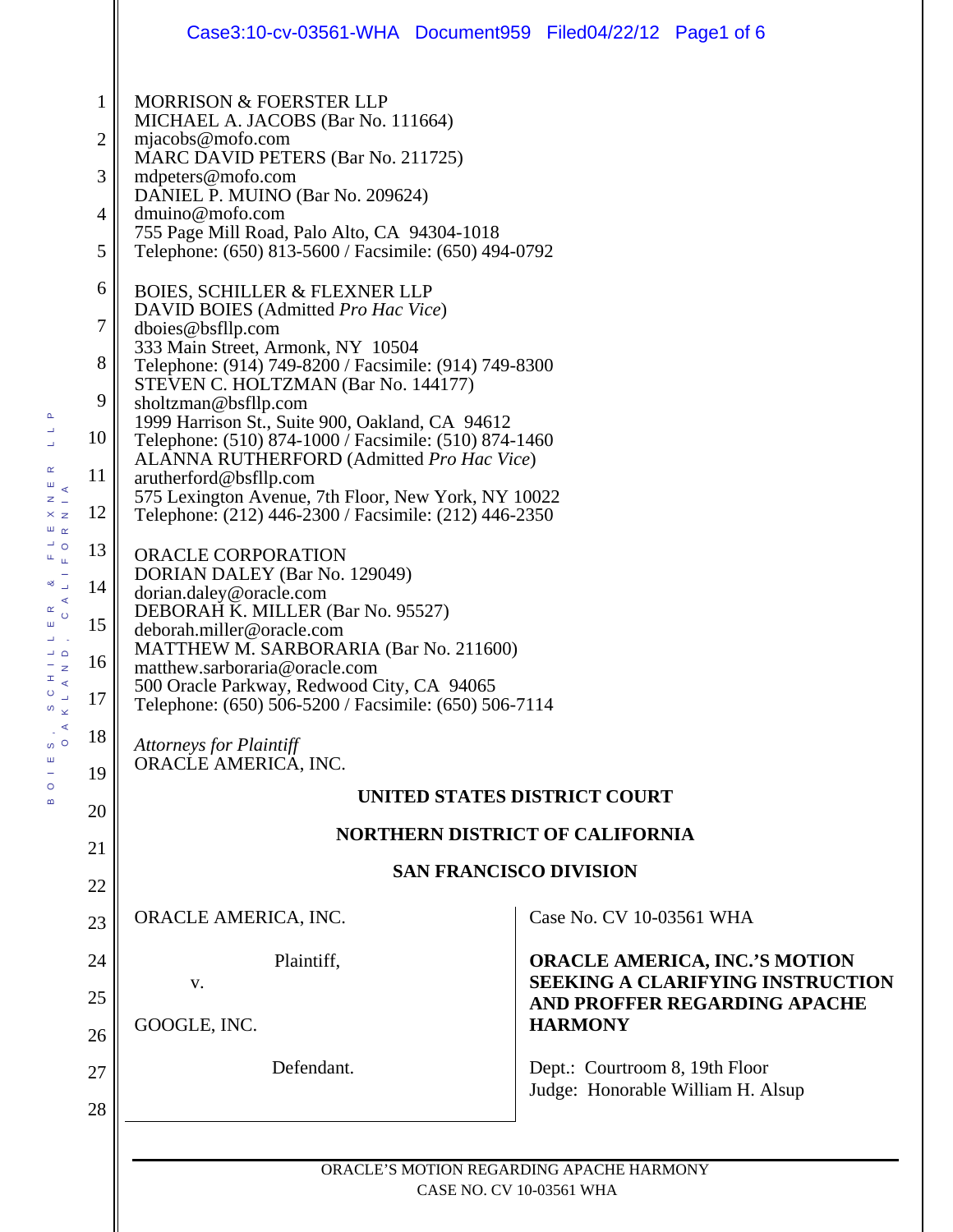Oracle requests that the Court give a clarifying instruction to the jury regarding Apache Harmony to minimize jury confusion on the legal significance of Apache Harmony.

## **Introduction**

Google has repeatedly argued to the jury that Apache Harmony had used Sun's Java APIs and that "Sun said fine." (E.g., 4/17/2012 Trial Tr. at 251:14-252:3 (Google Opening Statement).) Google has also repeatedly argued, and elicited evidence, that it took the 37 accused APIs from Harmony. Further, Google repeatedly refers to its distribution of Android under an "Apache license," which does not actually mean any license from Sun to Apache or Apache to Google, but instead confusingly refers to the standard Apache terms that Google imposes on Android licensees. These arguments create a substantial risk of juror confusion and prejudice to Oracle.

Two of the three questions from the jurors have focused on Apache, but the issue is actually very simple: Apache never obtained any license from Sun permitting its use of the Java specifications for Harmony. As made clear by Apache itself, Apache never had a license from Sun or Oracle for Harmony. Apache had no rights to Java technology that it could give to Google. This not even a case in which there is a "cloud over Apache," to use the Court's phrase (4/20/2012 Trial Tr. 1114:16-20). Apache simply had no title at all, and has publicly conceded as much: When Apache resigned from the JCP in protest based on its inability to obtain a license, it stated in its resignation that the "Java specifications are proprietary technology that must be licensed directly from the spec lead under whatever terms the spec lead chooses." (TX 1045 at p. 2.)

Thus, Google's use of Apache Harmony provides no defense for Google. Oracle seeks an instruction to the jury that will prevent confusion and clarify that Google's use of Harmony provides no defense to Oracle's copyright infringement claims.

## **Background**

24 25 26 27 28 Before 2007, the Apache Software Foundation ("Apache") began a project to develop an independent Java SE implementation, which it named Harmony. Apache used the specifications set forth on Sun's website to implement the Java APIs in Harmony. (4/17/2012 Trial Tr. at 251:15-16 (Google opening).) Use of those specifications for an independent implementation requires a specification license, and if any distribution of the independent implementation is sought, a TCK is

1

2

3

4

5

6

7

8

9

10

11

12

13

14

15

16

17

18

19

20

21

22

23

ORACLE'S MOTION REGARDING APACHE HARMONY CASE NO. CV 10-03561 WHA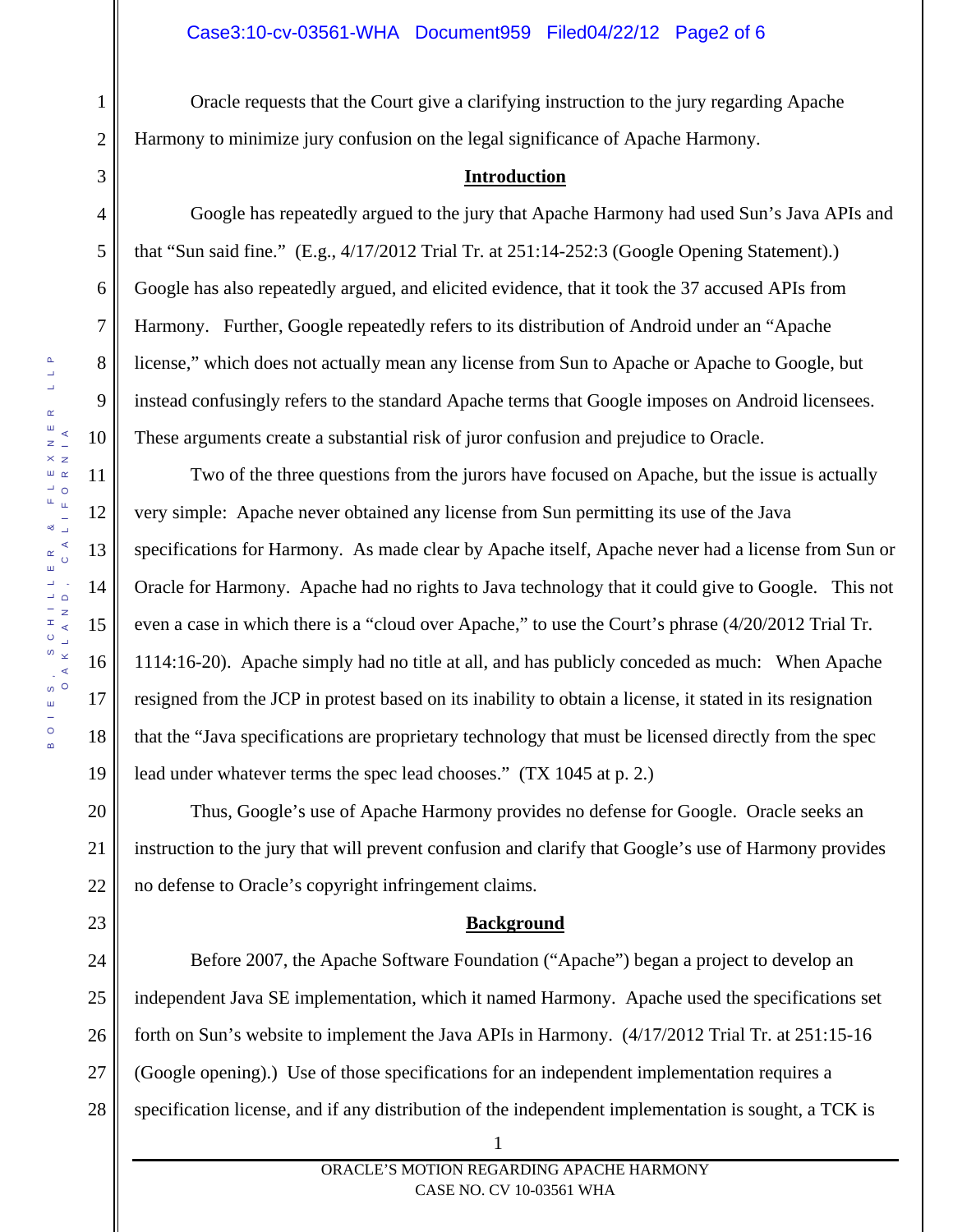# Case3:10-cv-03561-WHA Document959 Filed04/22/12 Page3 of 6

1 2 3 4 5 6 license is required. (TX 610.2) Apache sought a TCK license from Sun for Harmony, which Sun refused to grant without a field of use restriction that would prohibit any use in mobile devices. In April 2007, Apache posted on its website a letter to Sun's Jonathan Schwartz in which Apache criticized Sun for refusing to grant Apache a TCK license for Harmony. (TX 917.) Apache stated that Sun was offering a TCK license for Harmony, but Sun's insistence that its licenses include "field of use"1 restrictions, prevented Apache from accepting the license. (*Id.*)

The disagreement and negotiations between Sun and Apache continued for a number of years, and in the end Apache never received any license from Sun for Harmony. (4/17/2012 Trial Tr. at 396:8-9 (Kurian); 4/18/2012 Trial Tr. at 527:18-20 (Screven); 4/19/2012 Trial Tr. at 829:6-10 (Lee).) Apache resigned from the JCP in protest based on its inability to obtain that license, and stated in its resignation that the "Java specifications are proprietary technology that must be licensed directly from the spec lead under whatever terms the spec lead chooses." (TX 1045 at p. 2.) Apache then later retired the Harmony project. (4/18/2012 Trial Tr. at 530:2-5 (Screven testimony).<sup>2</sup>)

#### **Oracle's Concern**

Google's presentation of evidence related to Apache Harmony will confuse and mislead the jury and prejudice Oracle. Consistent with settled copyright law, the parties have agreed that Google "cannot excuse what would otherwise be copyright infringement by claiming that it copied, with or without a license, from a third party, who in turn had copied from Oracle. (Dkt. 539 at 61 (Google's Proposed Jury Instruction No. 18); *compare id.* at 60 (Oracle Proposed Jury Instruction No. 18).) Google's repeated invocation of Apache Harmony and the "Apache license" risks leading the jury into legal error and confusion. Accordingly, clarification from the Court is both necessary and proper.

- 23
- 24 25

 $\overline{a}$ 

27

28

Schwartz as stating "there is no reason that Apache cannot ship Harmony today." (TX 2341.) When

In its opening, Google featured a May 2007 internet publication that quoted Sun's Jonathan

7

8

9

10

11

12

13

14

15

16

17

18

19

20

21

22

<sup>26</sup>   $<sup>1</sup>$  Field of use restrictions prevented Harmony from being used on devices other than computers, such</sup> as mobile phones. (4/18/2012 Tr. at 524:19-25 (Screven)).

<sup>2</sup> *See* http://harmony.apache.org/subcomponents/drlvm/ ("Apache Harmony is retired at the Apache Software Foundation").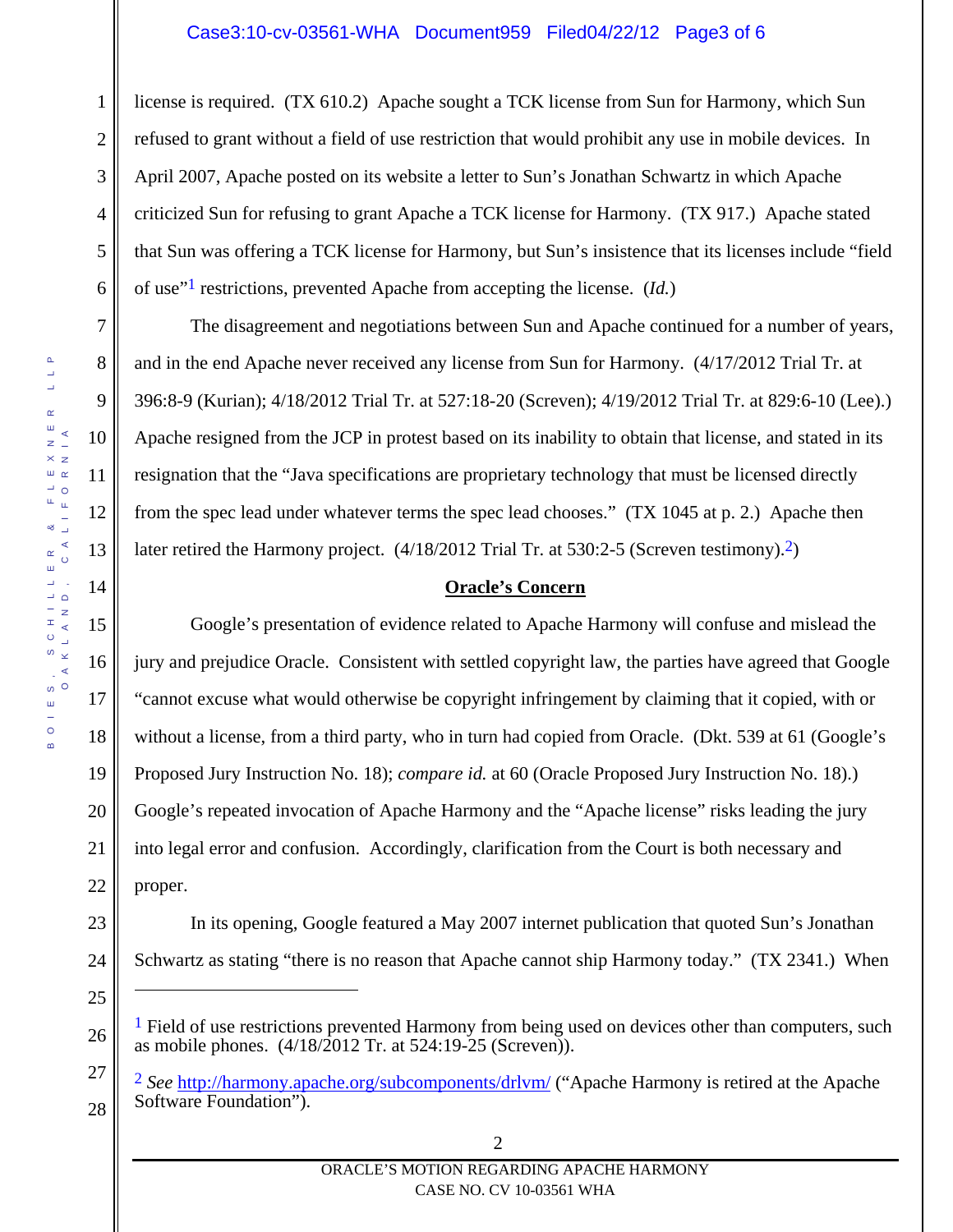# Case3:10-cv-03561-WHA Document959 Filed04/22/12 Page4 of 6

1 2 3 4 5 6 7 8 9 10 11 12 13 14 15 16 questioned by the Court about that article, Google's counsel characterized the article as "an excerpt from a press release where Mr. Schwartz said you can ship as long as you don't call it Java." (4/20/2012 Tr. at 1123:17-1124:5.) That characterization of the exhibit was inaccurate. The exhibit is not a press release. In the article, there is no mention by Mr. Schwartz or anyone else whether Apache or anyone else would "call it Java." Indeed, the article repeats much of the licensing dispute between Sun and Apache recounted above. Immediately following the quote cited by Google, the article states, "That is technically true but Apache officials said that to do so with the TCK restrictions in place would actually go against the Apache Software license." (TX 2341.) Oracle is also concerned that Google is conflating and confusing three separate issues regarding "Apache" in general: (1) Apache's use of Sun's Java specifications for Harmony; (2) Google's use of code from Apache Harmony; and (3) Google distribution of Android under the Apache license. In its 10-minute presentation to the jury, Google's counsel stated that: Third piece of importance evidence, you know now Apache was out there using these APIs, the same Structure, Selection and Organization they are claiming now, and they have been out there for years. … Apache was out there selling -- now, there's an Apache license that Apache gives. When Mr. Rubin is here next week, you'll hear that Google is distributing Android under the Apache license, which allows you to use all the APIs, some of the APIs,

none of the APIs. The Apache license is what Google has been distributing under.

But the key point of Apache is not its license. The key point is, Sun was fully aware that here is somebody out there making these libraries and APIs available and they didn't do anything about it.

(4/20/2012 Tr. at 940:16-941:9.) There is no dispute that Google offers Android under an Apachestyle license, and that Apache used the Java specifications for Harmony, and that Google used

Harmony code for Android. But those are separate issues, and Google's presentation risks

confusion.3 Indeed, the form of license under which Apache distributed Harmony and under which

Google distributes Android is irrelevant to any issue in this case. Google's repeated reference to

25

 $\overline{a}$ 

17

18

19

20

21

22

23

<sup>26</sup>  27 <sup>3</sup> Indeed, the Court previously noted the risk of juror confusion when two different pieces of evidence coincidentally are described the same way. (Mar. 7, 2012 Hearing Tr. at 56:16-57:6 (warning that jurors would be confused by the fact that Java engineers grouped the patents in the Sun Java mobile technology portfolio into 22 categories, and then identified the top 22 patents overall).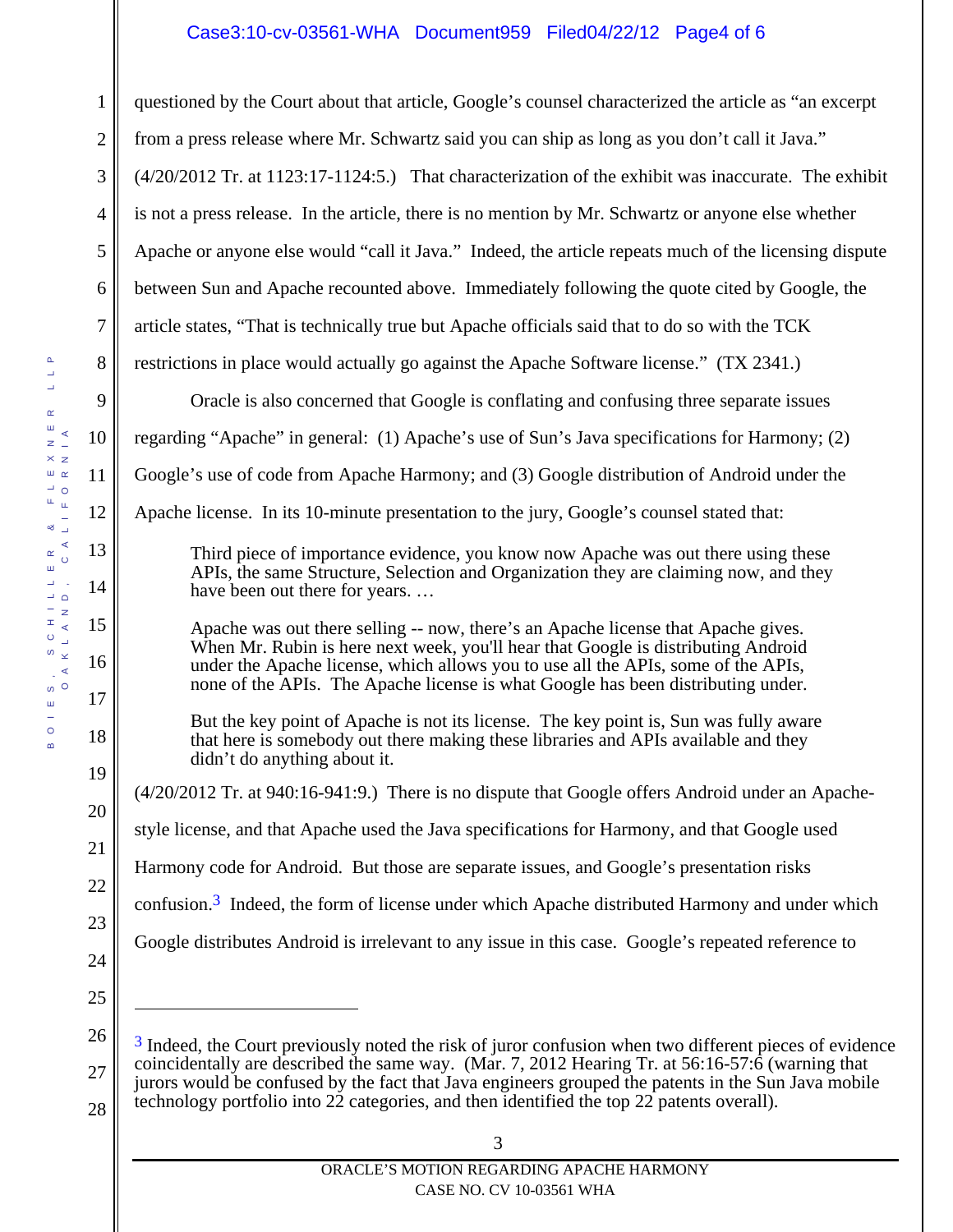these irrelevant licenses could foster the misperception that Apache—and by extension Google—had a license from Sun.

Apache acknowledged publicly – and Google has not disputed – that Apache had not obtained any license from Sun for Harmony, and warned that users of Harmony would not have all necessary IP rights from Sun. In connection with the letter that Apache posted to its website in April 2007 (TX 917), Apache also posted a FAQ (TX 1047), which stated in pertinent part that if Apache chose to distribute Harmony, "users wouldn't be assured that they had all necessary IP rights from the spec's contributors." (TX 1047 ).

The webpage containing Apache's April 10, 2007 letter to Sun recognized that Apache needed a TCK "to demonstrate compatibility with the Java SE 5 specification, as required by the Sun specification license for Java SE 5." (TX 917.) Sun's specification license permitted development and distribution of an "Independent Implementation of the Specification" but required that any such implementation pass the TCK and stated: "The foregoing license is expressly conditioned on your not acting outside its scope. No license is granted hereunder for any other purpose." (TX 610.1). Apache never passed the TCK for Harmony, and Apache had no license.

The statement attributed to Mr. Schwartz in Trial Exhibit 2341 is consistent with Apache's own statements, which confirm that Apache could comply with Sun's TCK terms and ship, but until then, Apache had not obtained the necessary IP rights from Sun and any users – such as Google – would be at risk. As recently as December 2010, when Apache resigned from the JCP Executive Committee, Apache recognized that the "Java specifications are proprietary technology that must be licensed directly from the spec lead under whatever terms the spec lead chooses." (TX 1045 at p. 2.)

# **Oracle's Request For Relief**

23 24 25 26 To address the potential confusion and prejudice caused by Google's arguments regarding Apache Harmony, and also possibly to streamline the next phase of this trial and prevent the introduction of unnecessary and confusing evidence, Oracle believes that a clarifying instruction to the jury regarding the Apache Harmony issues is warranted. Oracle proposes the following:

> You have heard testimony regarding a project called Apache Harmony, and you have also heard testimony regarding an Apache license. These are two separate issues, and I will provide some clarification on those two issues now.

4

1

2

3

4

5

6

7

8

9

10

11

12

13

14

15

16

17

18

19

20

21

22

27